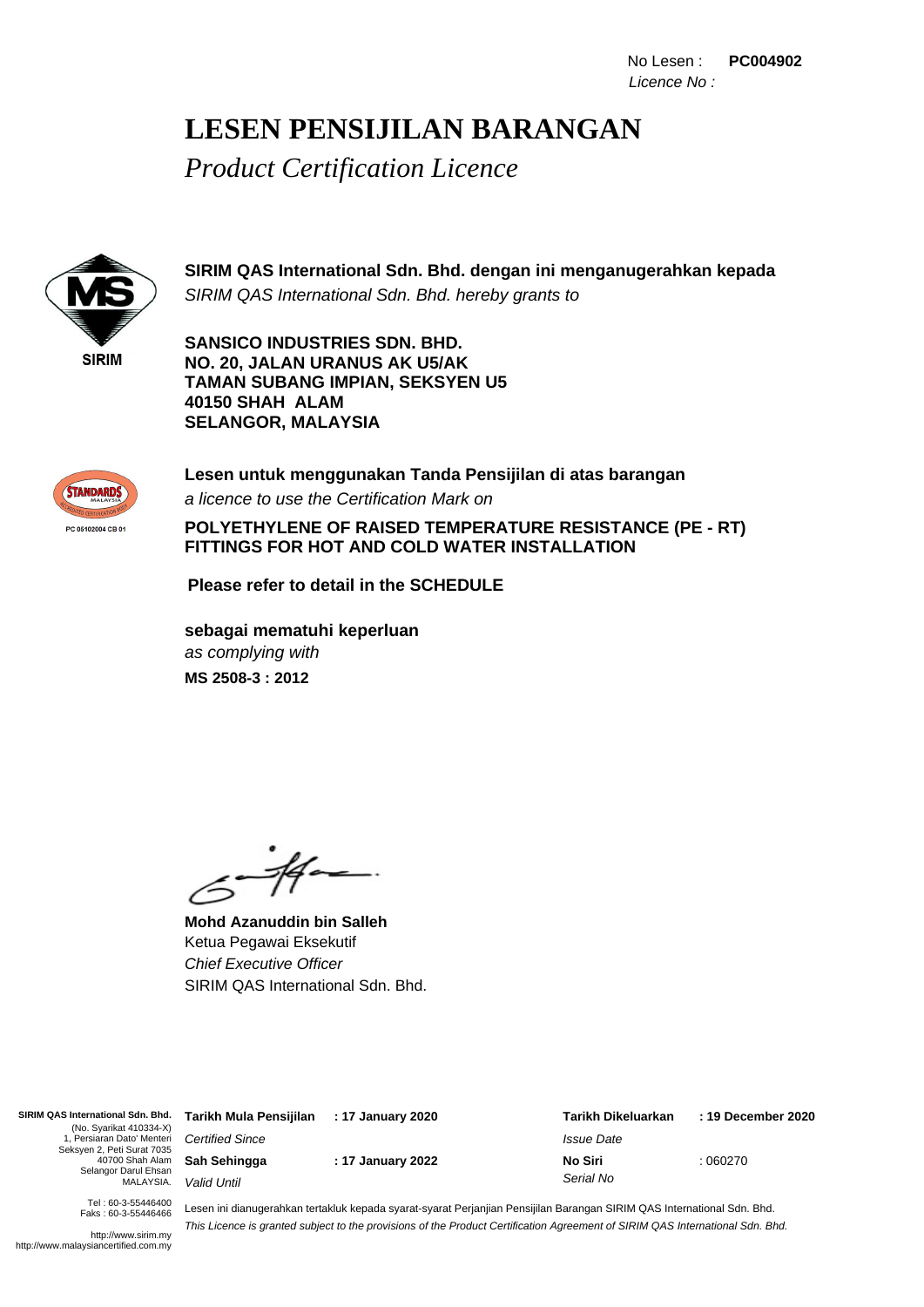No Lesen : **PC004902** Licence No :

# **SCHEDULE**

#### **SANSICO INDUSTRIES SDN. BHD.**



**STANDARDS** 

PC 05102004 CB 01

| Trade Mark: SANSICO<br>Model | $:90^{\circ}$ ELBOW                                                             |
|------------------------------|---------------------------------------------------------------------------------|
| Rating                       | : APPLICATION CLASS : CLASS 2;                                                  |
|                              | DESIGN PRESSURE (PD): 10 BAR                                                    |
| <b>Type</b>                  | : PE-RT TYPE I;                                                                 |
| Size                         | JOINTING SYSTEM: SOCKET FUSION JOINT<br>: NOMINAL DIAMETER (mm) : 20, 25 AND 32 |
| Trade Mark: SANSICO          |                                                                                 |
| Model                        | : 45° ELBOW                                                                     |
| Rating                       | : APPLICATION CLASS : CLASS 2;                                                  |
|                              | DESIGN PRESSURE (PD): 10 BAR                                                    |
| <b>Type</b>                  | : PE-RT TYPE I;<br>JOINTING SYSTEM: SOCKET FUSION JOINT                         |
| Size                         | : NOMINAL DIAMETER (mm) : 20, 25 AND 32                                         |
|                              |                                                                                 |
| Trade Mark: SANSICO<br>Model | : EOUAL TEE                                                                     |
| Rating                       | : APPLICATION CLASS : CLASS 2;                                                  |
|                              | DESIGN PRESSURE (PD): 10 BAR                                                    |
| <b>Type</b>                  | : PE-RT TYPE I:                                                                 |
|                              | JOINTING SYSTEM: SOCKET FUSION JOINT                                            |
| Size                         | : NOMINAL DIAMETER (mm) : 20, 25 AND 32                                         |
| Trade Mark: SANSICO          |                                                                                 |
| Model                        | : 90° REDUCING ELBOW                                                            |
| Rating                       | : APPLICATION CLASS : CLASS 2;                                                  |
|                              | DESIGN PRESSURE (PD): 10 BAR                                                    |
| Type                         | : PE-RT TYPE I;<br>JOINTING SYSTEM : SOCKET FUSION JOINT                        |
| Size                         | : NOMINAL DIAMETER (mm) : 25X20, 32X20 AND 32X25                                |
| Trade Mark: SANSICO          |                                                                                 |
| Model                        | : REDUCING TEE                                                                  |
| Rating                       | : APPLICATION CLASS : CLASS 2;                                                  |
|                              | DESIGN PRESSURE (PD): 10 BAR                                                    |
| <b>Type</b>                  | : PE-RT TYPE I;<br>JOINTING SYSTEM : SOCKET FUSION JOINT                        |
| Size                         | : NOMINAL DIAMETER (mm) : 25X20, 32X20 AND 32X25                                |

| SIRIM QAS International Sdn. Bhd.<br>(No. Syarikat 410334-X)<br>, Persiaran Dato' Menteri Certified Since<br>Seksyen 2, Peti Surat 7035<br>Selangor Darul Ehsan<br>MALAYSIA. | Tarikh Mula Pensijilan              | : 17 January 2020 | Tarikh Dikeluarkan       | : 19 December 2020 |
|------------------------------------------------------------------------------------------------------------------------------------------------------------------------------|-------------------------------------|-------------------|--------------------------|--------------------|
|                                                                                                                                                                              |                                     |                   | <i><b>Issue Date</b></i> |                    |
|                                                                                                                                                                              | 40700 Shah Alam <b>Sah Sehingga</b> | : 17 January 2022 | No Siri                  | :060270            |
|                                                                                                                                                                              | Valid Until                         | Serial No         |                          |                    |
| $T_0$ $(0.2.55116100$                                                                                                                                                        |                                     |                   |                          |                    |

Tel : 60-3-55446400 Faks : 60-3-55446466

Lesen ini dianugerahkan tertakluk kepada syarat-syarat Perjanjian Pensijilan Barangan SIRIM QAS International Sdn. Bhd. This Licence is granted subject to the provisions of the Product Certification Agreement of SIRIM QAS International Sdn. Bhd.

http://www.sirim.my http://www.malaysiancertified.com.my